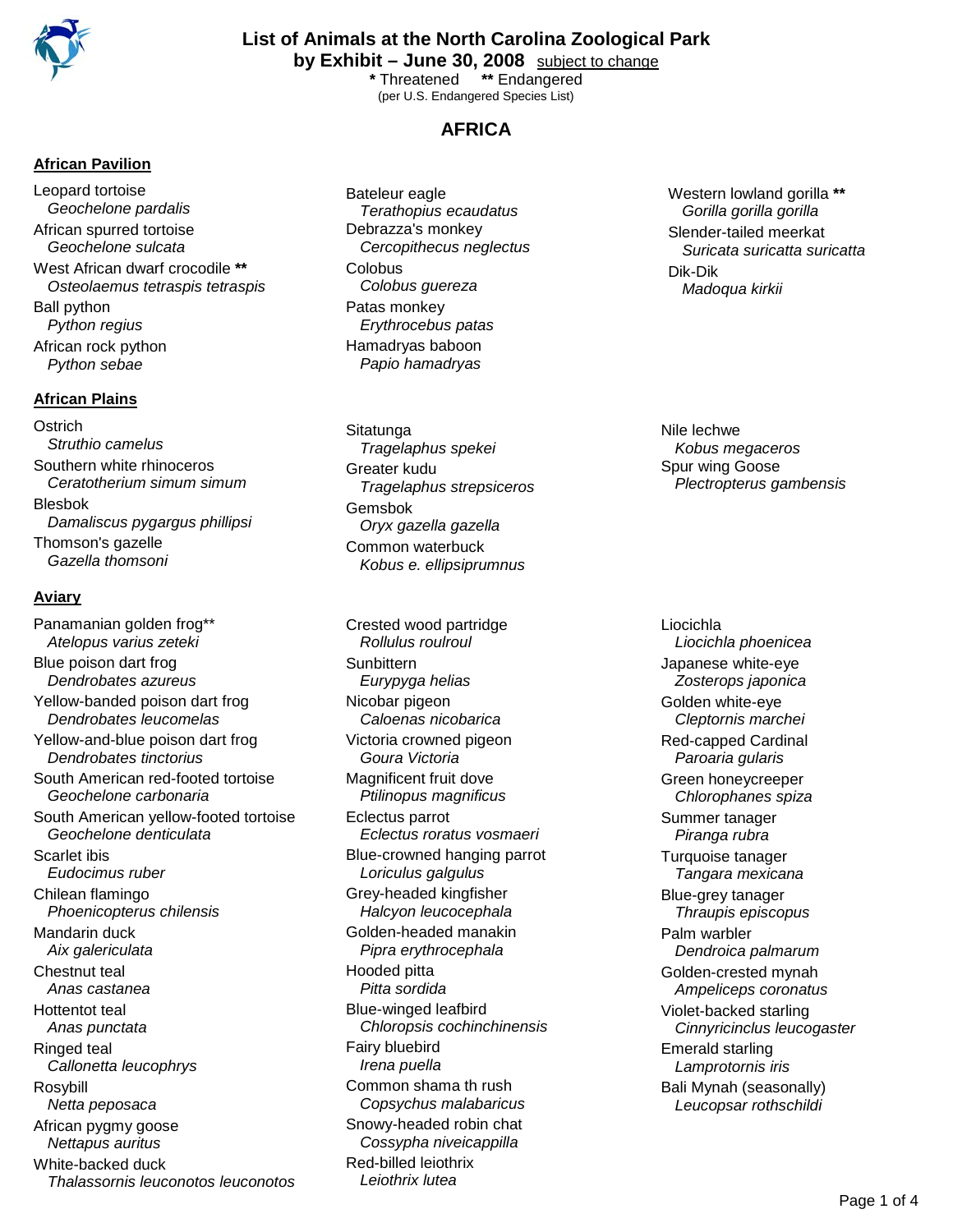

**List of Animals at the North Carolina Zoological Park by Exhibit – June 30, 2008** subject to change

**\*** Threatened **\*\*** Endangered (per U.S. Endangered Species List)

## **Chimpanzee**

Chimpanzee\*\* *Pan troglodytes*

### **Elephant**

African elephant **\*** *Loxodonta Africana*

## **Forest Edge**

**Ostrich** *Struthio camelus* Grant's zebra *Equus burchelli boehmi* **Giraffe** *Giraffa camelopardalis*

# **Hog**

African Bush Hog (red river hog) *Potamochoerus porcus*

# **Lion**

African lion *Panthera leo krugeri*

# **Patas Island**

Patas monkey *Erythrocebus patas*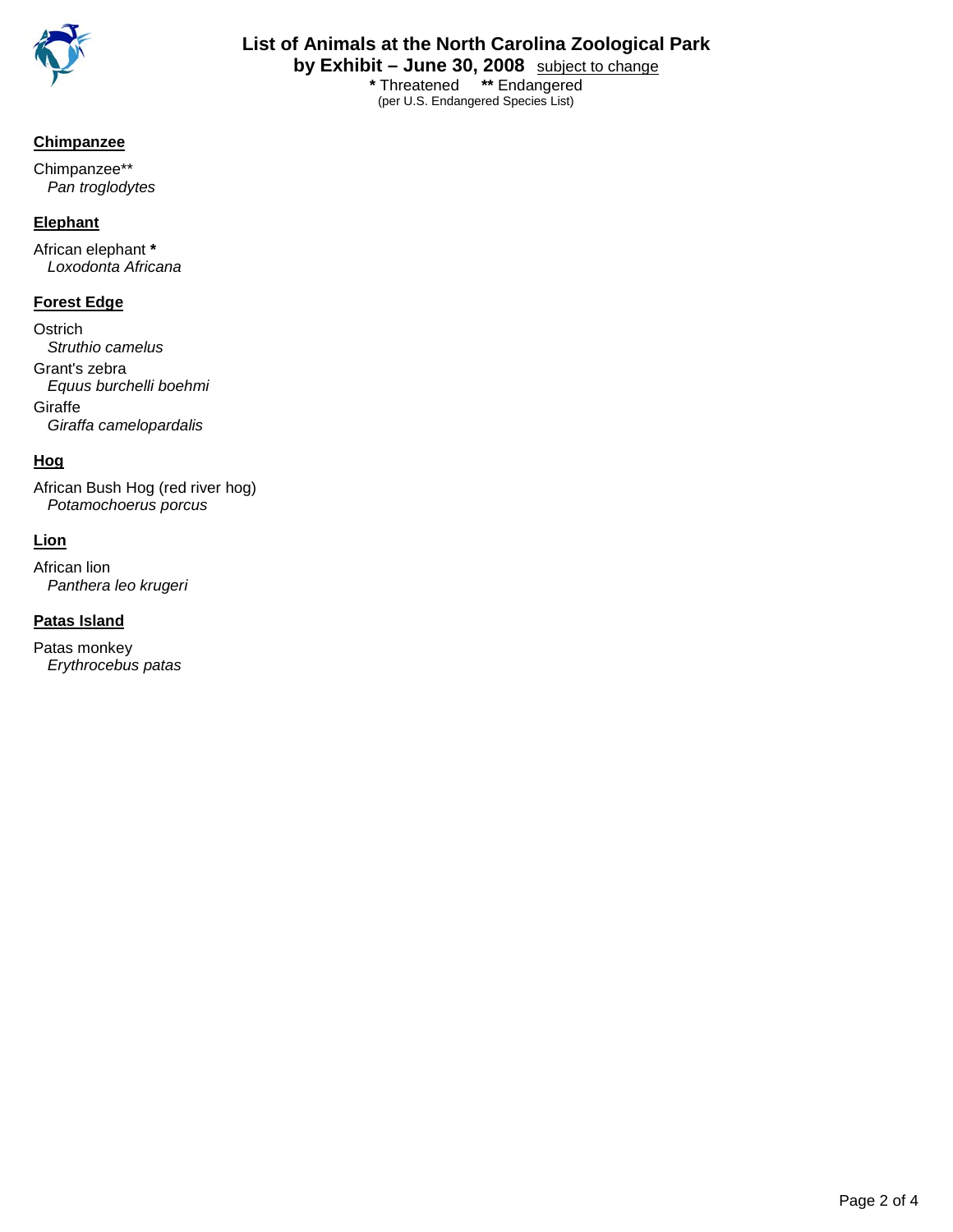

# **List of Animals at the North Carolina Zoological Park**

**by Exhibit – June 30, 2008** subject to change **\*** Threatened **\*\*** Endangered

(per U.S. Endangered Species List)

## **NORTH AMERICA**

#### **Cypress Swamp**

Spotted salamander *Ambystoma maculatum* Marbled salamander *Ambystoma opacum* Two-toed amphiuma *Amphiuma means* Alligator snapping turtle *Macroclemys temminckii* Spotted turtle *Clemmys guttata* Eastern chicken turtle *Deirochelys reticularia reticularia* River cooter *Pseudemys concinna*

#### **Desert**

Desert pupfish *Cyprinodon macularis* Desert hairy scorpion *Hadrurus arizonensis* Desert blond tarantula *Aphonopelma chalcodes* Barred tiger salamander *Ambystoma tigrinum mavortium* Colorado river toad *Bufo alvarius* Ornate box turtle *Terrapene ornata* Desert tortoise **\*** *Gopherus agassizii* Western banded gecko *Coleonyx variegatus* Gila monster *Heloderma suspectum* Collared lizard *Crotaphytus collaris* Desert iguana *Dipsosaurus dorsalis dorsalis* San Esteban Island chuckwalla *Sauromalus varius* Crevice spiny lizard *Sceloporus poinsettia* Desert rosy boa *Lichanura trivirgata gracia*

### **kidZone**

Common box turtle *Terrapene Carolina* Inland bearded dragon *Pogona vitticeps*

Yellow-bellied slider *Trachemys scripta scripta* American alligator **\*** *Alligator mississippiensis* Yellow ratsnake *Elaphe obsoleta quadrivittata* Louisiana pine snake *Pituophis melanoleucus ruthveni* North American wood duck *Aix sponsa* Northern Pintail *Anas acuta* Blue-winged teal *Anas discors*

Night snake *Hypsiglena torquata* Desert kingsnake *Lampropeltis getula splendida* Huachuca mountain kingsnake *Lampropeltis pyromelana woodini* Sonoran gopher snake *Pituophis melanoleucus affinis* Long-nosed snake *Rhinocheilus lecontei* **Sidewinder** *Crotalus cerastes* Speckled rattlesnake *Crotalus mitchelli pyrrhus* Blacktail rattlesnake *Crotalus molossus* Gambel's quail *Lophortyx gambelii* Inca dove *Scardafella inca* White-winged dove *Zenaida asiatica* Roadrunner *Geococcyx californianus* Elf owl *Micrathene whitneyi* Black-chinned hummingbird *Archilochus alexandri*

Macklot's python *Liasis mackloti* Ball python *Python regius*

**Canvasback** *Aythya valisineria* Bufflehead *Bucephala albeola* Hooded merganser *Mergus cucullatus* North American ruddy duck *Oxyura jamaicensis* Puma **\*** *Puma concolor*

Anna's hummingbird *Archilochus anna* Giant hummingbird *Patagona gigas* Gila woodpecker *Melanerpes uropygialis* Horned lark *Eremophila alpestris* Verdin *Auriparus flaviceps* Pyrrhuloxia *Cardinalis sinuatus* House finch *Carpodacus mexicanus* Lesser goldfinch *Carduelis psaltria* Vampire bat *Desmodus rotundus* Merriam's kangaroo rat *Dipodomys merriami* Ringtail cacomistle *Bassariscus astutus* Coati *Nasua narica* Spotted skunk *Spilogale putorius* Ocelot **\*\*** *Leopardus pardalis*

Black ratsnake *Elaphe obsoleta obsolete* Yellow ratsnake *Elaphe obsolete quadrivittata*